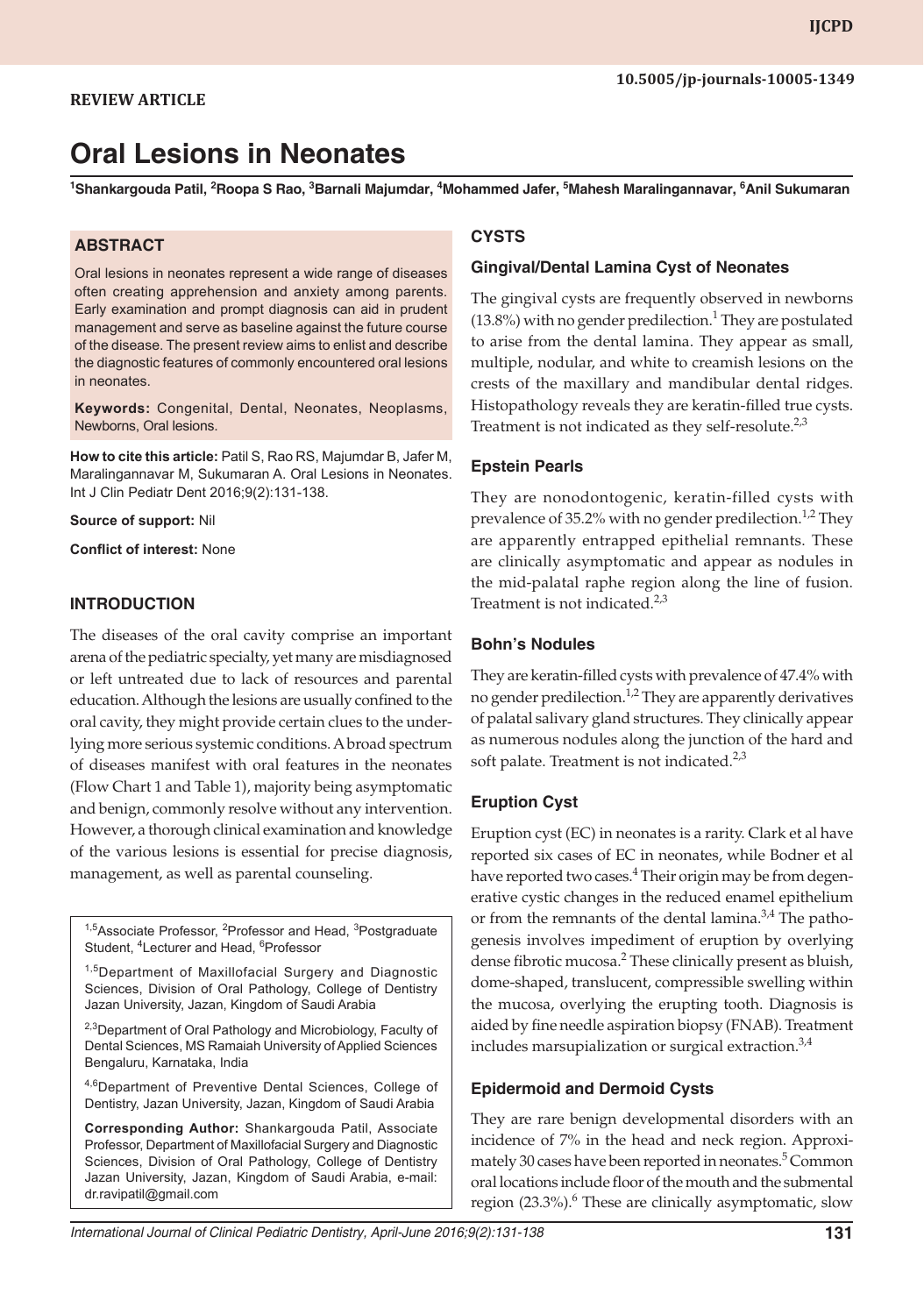



| Lesion              |                                                        | Location (oral cavity)                                              | Oral manifestations                                                                                                           |
|---------------------|--------------------------------------------------------|---------------------------------------------------------------------|-------------------------------------------------------------------------------------------------------------------------------|
| Cysts               | Gingival and dental lamina<br>cyst of newborn          | Crests of maxillary and mandibular<br>dental ridges                 | Small, multiple, nodular and white to<br>creamish lesions                                                                     |
|                     | Epstein pearls                                         | Mid-palatal raphe region<br>along the line of fusion                | Small nodules                                                                                                                 |
|                     | Bohn's nodule                                          | Junction of the hard and soft palate                                | Numerous nodules                                                                                                              |
|                     | Eruption cysts                                         | A/w erupting teeth                                                  | Bluish, dome-shaped, translucent,<br>compressible swelling                                                                    |
|                     | Epidermoid and dermoid cysts                           | Floor of the mouth, submental region                                | Asymptomatic, slow-growing cysts                                                                                              |
| Infections          | Osteomyelitis                                          | Maxilla                                                             | Edema and redness of cheek                                                                                                    |
|                     | Herpes simplex virus infection                         | Mucous membrane                                                     | Vesicular eruptions in single unit or in<br>clusters, which often ulcerate                                                    |
|                     | Candidiasis                                            | Mucous membrane                                                     | White plaques                                                                                                                 |
| Trauma              | Mucocele                                               | Lower lip                                                           | Bluish, translucent, and fluctuant swelling                                                                                   |
|                     | Ranula                                                 | Floor of the mouth                                                  | Similar to mucocele                                                                                                           |
|                     | Riga-Fede disease                                      | Tongue (ventral surface)                                            | Ulcerations, unifocal/multifocal,<br>occasionally painful                                                                     |
|                     | <b>Breastfeeding keratosis</b>                         | Lower lip                                                           | White nonscrapable keratotic plaque                                                                                           |
| Autoimmune          | Neonatal pemphigus                                     | Mucous membrane                                                     | Multiple ulcerations                                                                                                          |
| Benign<br>neoplasms | Hemangioma                                             | Lip, buccal mucosa, tongue, palate,<br>uvula                        | Rapidly growing macule                                                                                                        |
|                     | Lymphangioma                                           | Anterior two-thirds of tongue and<br>submandibular and parotid area | Macroglossia, sialorrhea, dysphagia,<br>ulcerations, deformity of jaws, and difficulty<br>in speech, feeding, and mastication |
|                     | Langerhans cell histiocytosis X Jaws (mandible)        |                                                                     | Petechiae, lytic bone lesions, pain and<br>swelling of gingiva                                                                |
|                     | Congenital epulis                                      | Maxilla (alveolar ridge near the canine<br>region)                  | Lobular or ovoid, sessile or pedunculated<br>swelling                                                                         |
|                     | Melanotic neuroectodermal<br>tumor of infancy          | Tongue, palate, buccal mucosa, floor<br>of the mouth                | Painless, pigmented, nonulcerative,<br>expansile, rapidly growing mass                                                        |
| <b>Teratomas</b>    | Epignathus                                             | Hard palate, mandible                                               | Unidirectional growth protruding through<br>the oral cavity                                                                   |
| Oral<br>choristomas | Glial, salivary gland,<br>cartilaginous, osseous, etc. | Tongue, floor of mouth, pharynx,<br>hypopharynx                     | Asymptomatic, large masses                                                                                                    |
| Salivary gland      | Sialoblastoma                                          | Parotid, submandibular gland                                        | Swelling, facial nerve palsy                                                                                                  |
| neoplasms           | Hemangioendothelioma of<br>salivary gland              | Parotid gland                                                       | Multiple, rapidly growing mass                                                                                                |

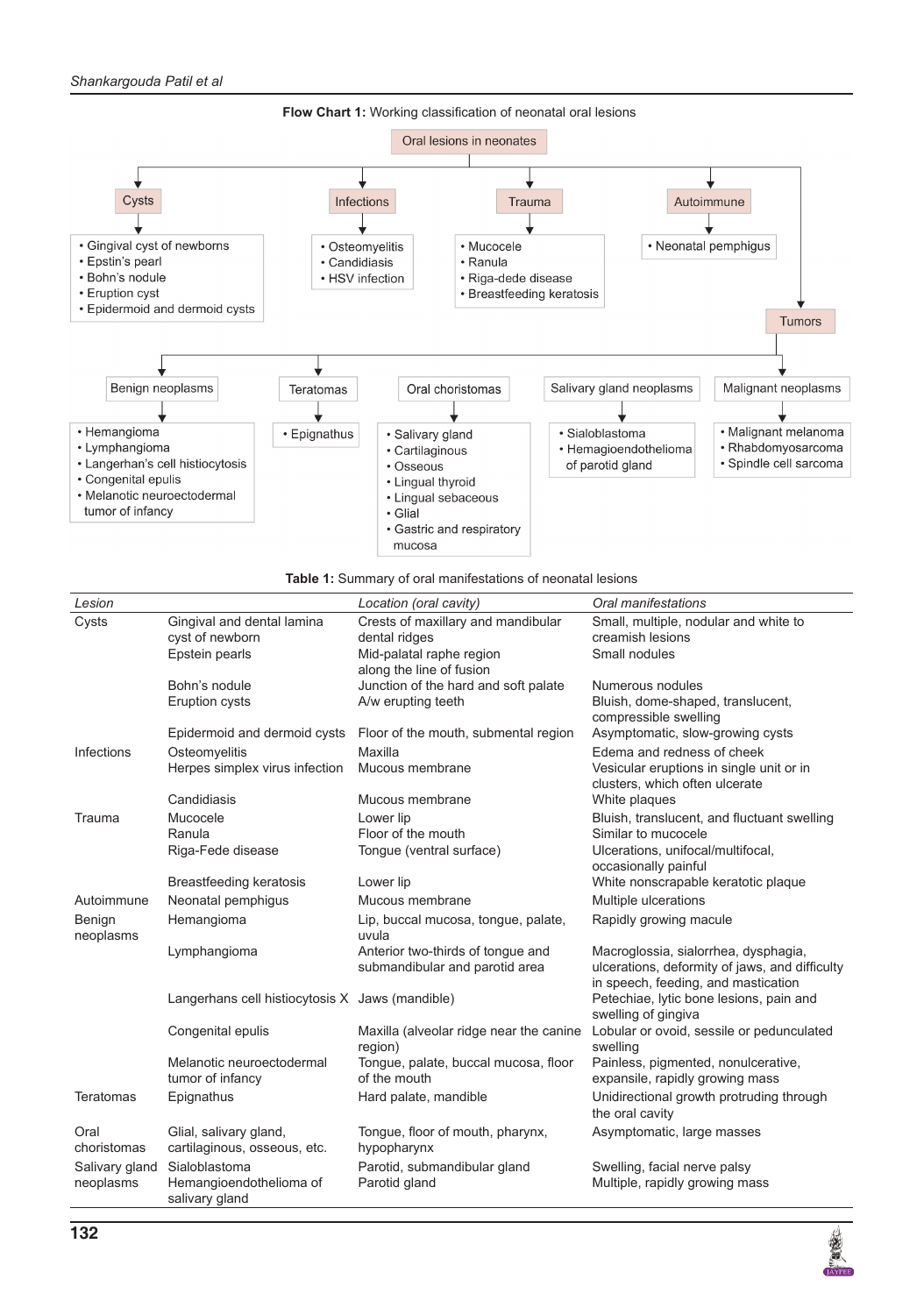growing cysts and diagnosed when enlarged. It poses respiratory distress and feeding difficulty in neonates. Diagnosis is based on prenatal/natal ultrasonography (USG), magnetic resonance imaging (MRI)/computed tomography (CT), FNAB, and histopathology, ruling out ranula, dermoid cyst, teratoma, heterotopic gastrointestinal cyst, duplication foregut cyst, and lymphatic malformation. Histologically, an epidermoid cyst is lined by only epidermis and a dermoid cyst shows presence of adnexal glands in addition. Treatment includes surgical enucleation. Recurrence is rare.<sup>5</sup>

#### **INFECTIONS**

#### **Neonatal Osteomyelitis of Maxilla**

It is a relatively rare infection with high mortality rate, seen in the neonatal period. The incidence is estimated to be 1 to 7 per 1,000 hospital admissions with a predilection for males (1.6:1) and preterm newborns. Common risk factors include iatrogenic, catheterization, prolonged hospitalization, parenteral nutrition status, ventilatory support, and nosocomial infections.<sup>7</sup> The causative organisms include *Staphylococcus aureus* (most common), group B Streptococcus (*Streptococcus agalactiae*), and Gram-negative organisms (*Escherichia coli* and *Klebsiella pneumonia*).7,8 The involvement of maxilla is approximately 4% and the initial clinical presentations include acute onset of fever followed by edema and redness of cheek, swelling of eyelids with conjunctivitis, and unilateral nasal discharge.<sup>9</sup> The features of chronic osteomyelitis is seldom manifested in newborns. Diagnosis is based on positive blood cultures and tests (erythrocyte sedimentation rate, C-reactive protein, leukocyte count).<sup>8</sup> Treatment includes empirical regimen of antimicrobial drugs along with or without surgical intervention. Prognosis is poor and morbidity is high.<sup>7</sup>

#### **Neonatal Herpes Simplex Virus Infection**

It was first reported by Hass and Batignani in the mid-1930s. The incidence ranges from 1 in 3,000 to 20,000 live births. The orolabial lesions are caused by herpes simplex virus

(HSV)1, while genital lesions are by both HSV1 and HSV2. The transmission occurs during the time of parturition and is facilitated by the status of maternal antibody, maternal infection, i.e., primary or recurrent, duration of rupture of membranes, integrity of mucocutaneous barriers, and mode of delivery, i.e., cesarean or normal.<sup>10</sup>

The incubation period varies from 4 to 21 days after delivery, with symptoms appearing between 6 and 21 days. The eruptions commonly involve the mouth, scalp, face, soles of the feet, and palms of the hand. Characteristically, vesicular eruptions appear as single unit or in clusters, measuring about 1 to 3 mm in diameter, which often ulcerate within a few days. The manifestations vary according to the type of infection (Flow Chart 2). Other constitutional symptoms include cyanosis and respiratory distress. Progressive symptoms include seizures, hepatitis, pneumonitis, and disseminated intravascular coagulation. $11$  Diagnostic modalities include serological tests, polymerase chain reaction amplification analysis of cerebrospinal fluid (CSF), and viral cultures. Treatment and prophylactic measures involve antiviral therapy with acyclovir.<sup>10</sup> Prognosis of SEM infection is good (0% mortality rate), but 70% of infants with skin, eye, and mouth disease progress either to central nervous system or disseminated disease, both having a higher fatality or permanent sequelae.<sup>11</sup>

#### **Neonatal Candidiasis**

Disseminated or invasive candidiasis is the second most common cause of mortality with a reported incidence of 2 to 20% in preterm newborns. The transmission of *Candida* can be vertical or due to external contaminations. The most common opportunistic *Candida* species include *Candida albicans* (75%) followed by *Candida glabrata, Candida krusei, Candida tropicalis*, and *Candida parapsilosis.* The risk factors comprise immature immune system, prolonged catheterization, prolonged hospital stay, etc. Oral manifestations include white plaques on oral mucosa, composed of hyphae, epithelial cells, and necrotic tissues. The prominent systemic features include meningitis,



*International Journal of Clinical Pediatric Dentistry, April-June 2016;9(2):131-138* **133**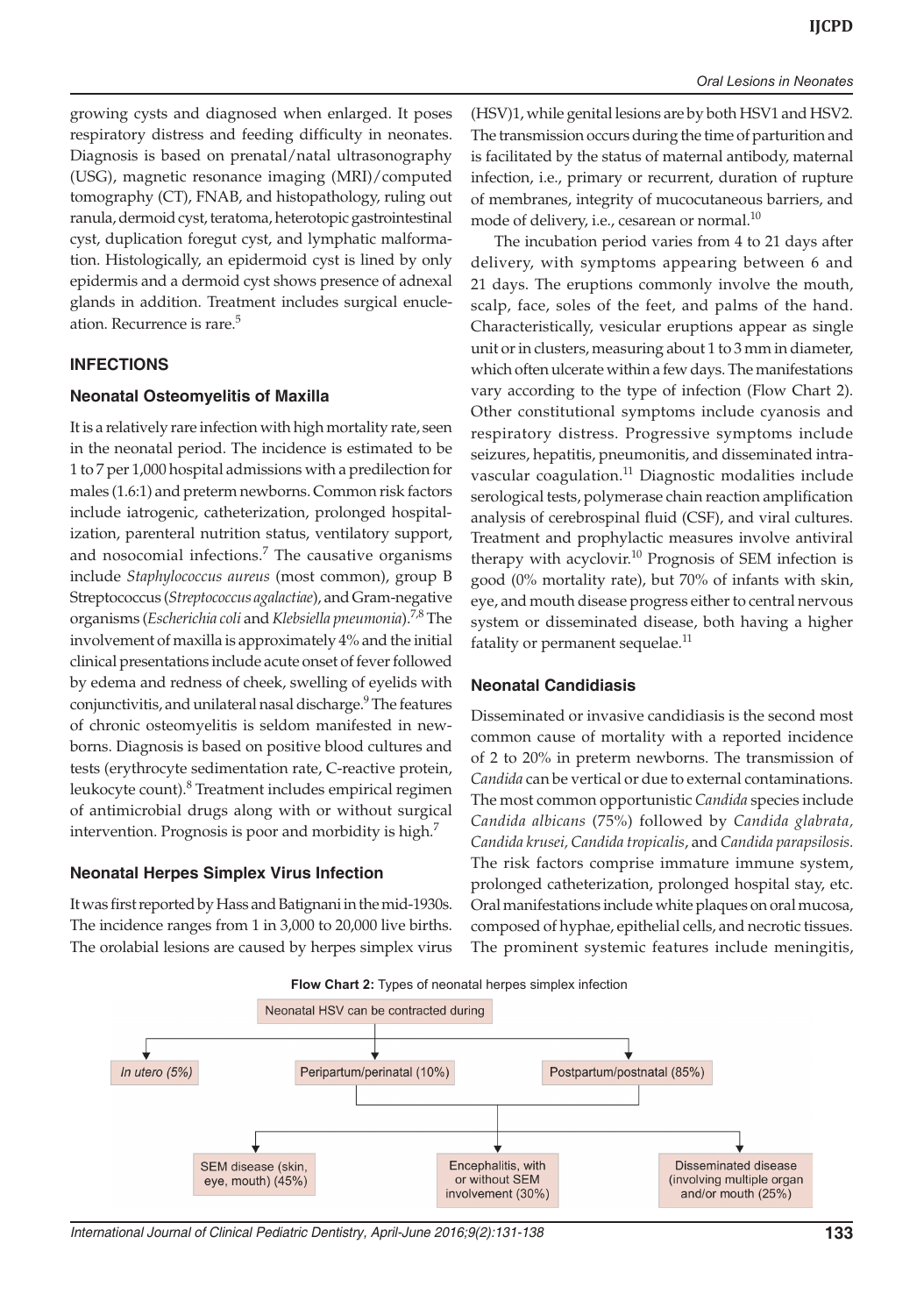endophthalmitis, cardiovascular manifestations, and urinary tract infections.<sup>12</sup> Diagnosis is confirmed by fungal cultures in blood, urine, and CSF. The colonization of oral mucosa by *Candida* organism plays a decisive role in development of invasive candidiasis; hence, as a prophylactic measure, maintenance of oral hygiene is believed to be an important preventive measure.<sup>13</sup>

# **TRAUMATIC LESIONS**

# **Mucocele**

Mucocele commonly arises due to alterations in the minor salivary glands, occurring in approximately 2.7% of patients under the age of one.<sup>14</sup> It can be of two types: Extravasation and retention mucoceles, the former affecting the lower lip most frequently. Extravasation type often affects the younger age group and results due to trauma.<sup>14,15</sup> Clinically, it presents as bluish (depending on the proximity to the surface), translucent, and fluctuant swelling which may cause mechanical obstruction during feeding.14 Diagnosis can be confirmed by FNAB and histopathological evaluation. Conventional treatment includes surgical excision.<sup>15</sup>

# **Ranula**

Ranulas are a rarity in newborns, presenting as a swelling in the floor of the mouth and are commonly caused by extravasation of mucin than retention cyst. The incidence is estimated to be approximately 0.74%. Clinical features show marked similarity to that of a mucocele. Diagnosis can be arrived with the aid of FNAB, MRI, and histopathological assessment.<sup>16</sup> Treatment includes observation for asymptomatic cases, aspiration, cryosurgery, marsupialization, or surgical excision with or without sublingual gland depending upon the variant (cervical or plunging ranula).<sup>17</sup>

# **Riga-Fede Disease**

Riga-Fede disease (RFD) is a rare benign reactive mucosal disease first identified and later described by Riga (1881) and Fede (1890) respectively. The most contributory factor postulated is trauma. It is commonly associated with natal/neonatal teeth in newborns and other disorders like Riley–Day syndrome, Lesch–Nyhan syndrome, Tourette's syndrome, and cerebral palsy. Domínguez-Cruz et al categorized RFD into "precocious RFD" (present within first 6 months of life, associated with natal–neonatal teeth, and has no correlation with neurological disorders) and "late RFD" (typically appearing after 6–8 months of life, associated with the first dentition, and may be related to neurological disorders).<sup>18</sup> Clinically, the lesion appears ulcerated, unifocal/multifocal, and occasionally painful,

frequently occurring on the ventral surface of tongue in the midline region. Other sites include lip, palate, gingiva, vestibular mucosa, and floor of the mouth. Diagnosis is confirmed by clinical examination and histopathology to rule out other possible cause of ulcerations caused by bacterial or fungal infections, immunologic diseases, and neoplasia. Treatment includes dental extraction, corticosteroids, teething rings, oral disinfectants, smoothing the incisal edges, and use of protective dental appliances.<sup>18-20</sup>

# **Breastfeeding Keratosis**

Recently, Kiat-Amnuay and Bouquot reported a case of breastfeeding keratosis, nonresponsive to antifungal drugs, in a 2-month-old child. History elicited from parents revealed unusual habit of active lip sucking habit in-between the feeding sessions. Cytopathology revealed no mycotic structures. With diminution of habit, the lesion regressed by the 4th week with no recurrence. $^{21}$ 

# **AUTOIMMUNE DISEASES**

#### **Neonatal Pemphigus Vulgaris**

It is a rare vesiculobullous disease in neonates. Rucco et al first described the lesion in 1975 and till date more than 21 cases have been documented. $^{22}$  It is caused due to transplacental passage of maternal immunoglobulin G autoantibodies (mainly class 4) against transmembrane glycoprotein desmoglein 3 (Dsg3). It is characterized by multiple cutaneous, mucosal, or mucocutaneous ulcerations soon after birth. Diagnosis is confirmed by histopathology and immunofluorescence. The symptoms spontaneously resolve within 2 to 3 weeks.<sup>22</sup>

# **TUMORS**

#### **Hemangioma**

Hemangiomas are most common pediatric vascular benign neoplasms with 2 to 3 and 22 to 30% prevalence in neonates and underweight preterm newborns, respectively, with a female predilection (3:1–5:1). It commonly involves the head and neck region (60%) apart from trunk (25%) and extremities (15%). Common oral locations include lips, buccal mucosa, tongue, and rarely the palate and uvula.<sup>23</sup> Various predisposing factors include childbearing age, gestational hypertension, and infant birth weight. Kasabach–Merritt syndrome has been associated with extensive hemangiomas in infants.<sup>24</sup> They are usually present at birth but tend to develop few weeks after. The natural course of hemangioma follows a rapid proliferating phase (0–1 year), involuting phase (1–5 years), and involuted phase (5–10 years). Clinically, it manifests as rapidly growing macule followed by regression into spotted pigments. Diagnosis is confirmed by history,

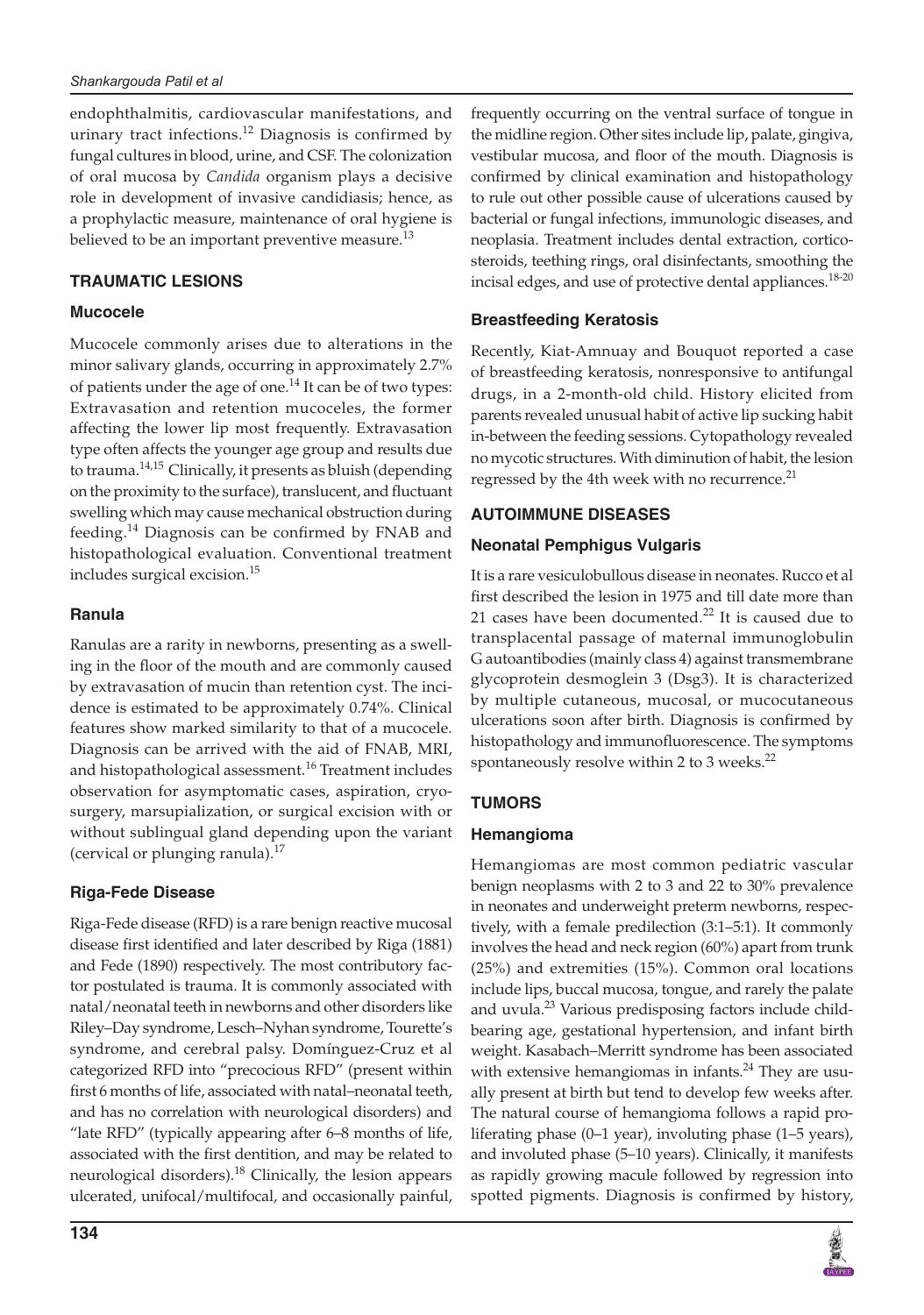FNAC, MRI, and/color Doppler USG, histopathology, and immunohistochemistry (Glucose transporter 1) ruling out other vascular malformations.<sup>25</sup> Treatment guidelines are based on the stage of the lesion and includes drugs (propranolol, corticosteroids, α-interferon), lasers  $(CO<sub>2</sub>, diode,$ flash lamp pulsed dye), and surgical corrections. Complete resolution occurs in 70% cases but around 40 to 50% of the cases show permanent changes in the skin, such as telangiectases, stippled scarring, anetoderma, hypopigmentation, fibro-fatty residua, etc., without any disfigurement. $^{26}$ 

# **Lymphangioma**

Lymphangiomas are benign neoplasms of the lymphatic channels with 50% of cases noted at birth and 90% developing before the age of 2. The prevalence is 1–3/10,000 live births, affecting both the genders equally, involving 75% of the head and neck region followed by trunk, abdomen, and extremities.<sup>24,27</sup> Incomplete development; ectopic deposition of lymph tissues; congenital obstruction or sequestration of the primitive lymphatic channels; and role of vascular endothelial growth factor (VEGFR)-2 and 3 are suggested modes of etiopathogenesis. Histologically, it can be categorized into simplex form, cavernous, cystic and benign lymphangioendothelioma. Oral sites include the dorsum of tongue, lips, buccal mucosa, soft palate, and floor of the mouth in the descending order of preference. Clinically, it is a slow, progressive lesion with superficial blue-black or red hemorrhagic elevated nodules, the deeper lesions presenting as soft, diffuse growths with normal color and cystic forms manifesting as soft, painless fluid-filled lesions, characteristically located in the neck. Oral manifestations include macroglossia, sialorrhea, dysphagia, cosmetic abnormalities, ulcerations, deformity of jaws, and difficulty in speech and mastication and feeding problems. Other features include respiratory distress, infection and fever, and sudden exaggeration. Diagnosis is confirmed by clinical examination, MRI/CT/color Doppler USG, and histopathology as well as immunohistochemistry lymphatic markers, such as D2-40, Prox-1, factor VIII-associated antigen, CD-31, LYVE-1, podoplanin, and VEGFR-3. Prenatal diagnosis can be aided by chromosomal analysis of chromosomes 13, 18, 21, X, and Y. Treatment modalities include surgery, cryotherapy, electrocautery, sclerotherapy, steroids, embolization, and ligation, laser surgery (neodymium-doped yttrium aluminum garnet,  $CO<sub>2</sub>$ ), radiofrequency tissue ablation technique, and radiation therapy. Recurrence is high, 39% in case of tongue, followed by hypopharynx and larynx.<sup>27</sup>

#### **Langerhans' Cell Histiocytosis X**

Langerhans cell histiocytosis X (LCH) constitutes a wide group of disorders, sharing the histiocyte as the common cell of origin. Langerhans cell histiocytosis X occurs at a frequency of 1 in 200,000 children under 15 years with a male predilection. It is classified as eosinophilic granuloma, Hand–Schuller–Christian disease (between 3 and 6 years of age), and Letterer–Siwe disease (under 2 years of age).<sup>28</sup> Another variant, congenital self-healing reticulohistiocytosis/Hashimoto–Pritzker, is present at birth and shows complete involution within 2 to 3 months. Characteristic features include erythematous vesiculopustules with/without crusting and eczematous scaling with respect to skin.<sup>29</sup> Oral manifestations include petechiae, lytic bone lesions involving posterior mandible, and pain and swelling of gingiva corresponding with accumulation of Langerhans cells. Other sites presenting with lytic lesions include skull, femur, pelvis, and vertebrae. Systemic findings may include hepatomegaly, splenomegaly, pulmonary affection, pancytopenia, central nervous system involvement, diabetes insipidus, etc., depending upon the severity. Diagnosis is confirmed by histopathology and immunohistochemistry (CD1a and/or S100) and complete liver and blood chemistry profile with CT/MRI to evaluate the extent of systemic involvement. Possible differentials include seborrheic dermatitis, lytic lesions of jaws, leukemia, lymphoma, and metastatic tumors.<sup>28</sup> Treatment modalities include surgical intervention, chemotherapy, and radiotherapy. Prognosis depends upon the age and extent of systemic involvement.28,29

#### **Congenital Epulis of Newborn**

It is one of the rare benign tumors of oral cavity first described by Neumann in  $1871$ .<sup>30,31</sup> The tumor shows a female predilection (8:1–10:1 ratio) with an estimated incidence of  $0.0006\%$ <sup>32</sup> The various etiology proposed includes odontogenic, neurogenic, myoblastic, endocrinologic, fibroblastic, or histiocytic origin.<sup>31</sup> The lesion occurs three times more commonly in the maxilla than mandible, frequently involving the alveolar ridge near the canine region. Clinical presentation includes lobular or ovoid, sessile or pedunculated swelling of various sizes, covered by a smooth normal/reddish mucosal surface. Larger lesions cause mechanical obstruction in feeding and respiration in neonates. Diagnosis is confirmed by USG, CT/MRI, and histopathology, which appears similar to other granular cell tumors in adults, but is distinguished based on its exclusive origin from the neonatal gingiva, the scattered presence of odontogenic epithelium, lack of interstitial cells with angulate bodies, and the more elaborate vasculature.<sup>30</sup> Other possible differential diagnosis includes dermoid cysts, teratoma, hemangioma, lymphatic malformations, rhabdomyosarcoma, and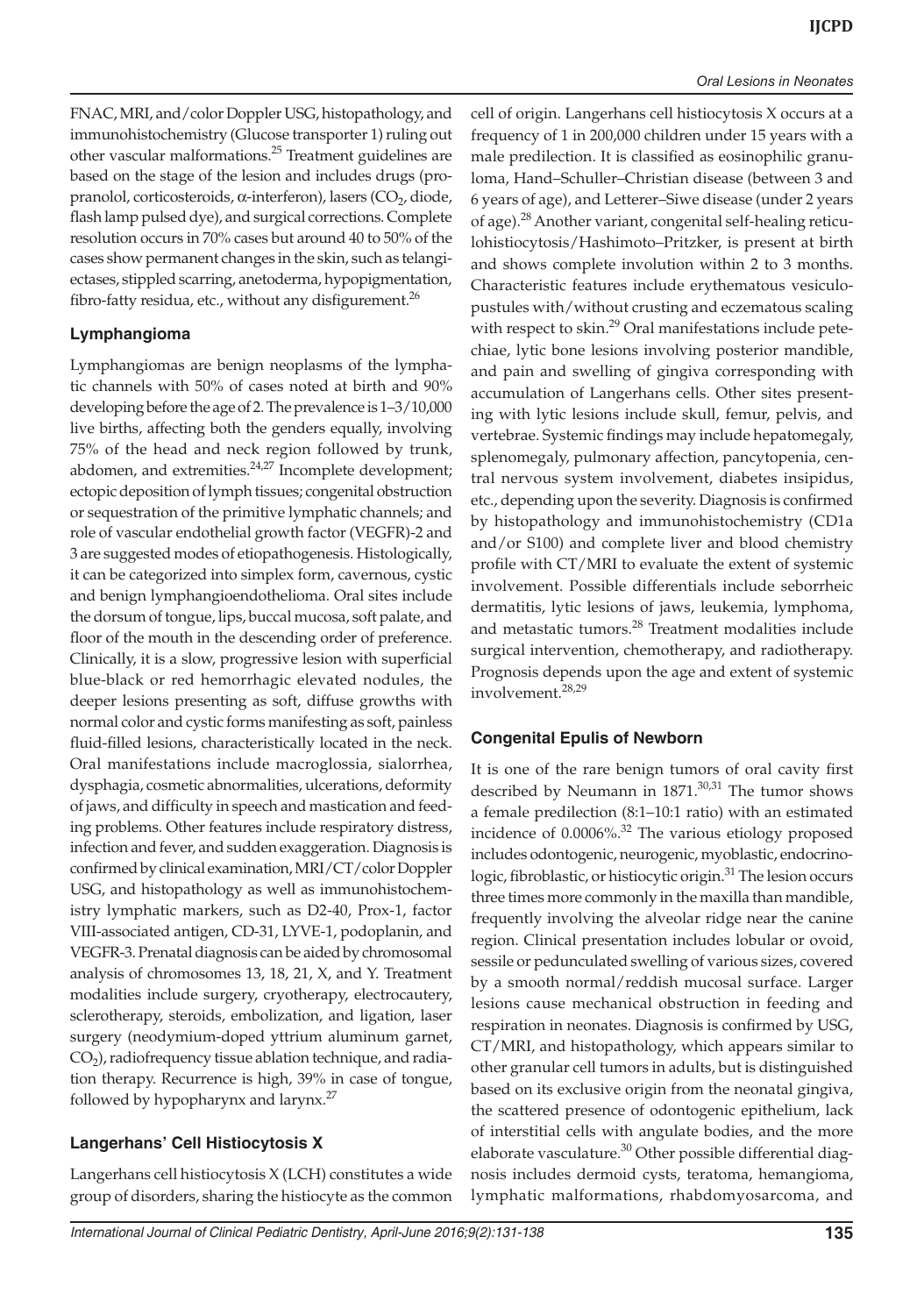melanotic neuroectodermal tumors of infancy (MNTI). Treatment includes complete surgical excision with no reported cases of recurrence.<sup>31</sup>

## **Melanotic Neuroectodermal Tumor of Infancy**

Melanotic neuroectodermal tumor of infancy is a rare pigmented benign neoplasm. It is seen in the first 6 months of life with a male predilection. It originates from the neural crest cells. It commonly presents in the craniofacial region (92.8%), maxilla (61.4%), skull (15.7%), mandible (6.4%), the brain (5.7%), and the genitals. Oral sites include tongue, palate, buccal mucosa, and floor of the mouth. Clinically, it is characterized by painless, nonulcerative, expansile, rapidly growing, pigmented, and locally aggressive behavior. Diagnosis is based on clinical assessment, CT/MRI, and histopathology. Microscopically, it presents as a biphasic tumor, comprising neuroblast-like round cells and melanocytic cells. Differential diagnosis includes Ewing's sarcoma, desmoplastic small round cell tumor, rhabdomyosarcoma, peripheral neuroepithelioma, neuroblastoma, peripheral primitive neuroectodermal tumor, lymphoma, and malignant melanoma. Treatment modalities include surgical excision, chemotherapy, and radiotherapy alone or combined. High recurrence (10–15%), metastases (3%), and malignant transformation rate  $(6.5\%)$  are reported.<sup>33,34</sup>

# **Epignathus**

Epignathus or pharyngeal teratoma is an exceptionally rare form of teratoma attached to the base of the skull, usually the hard palate or mandible. It frequently occurs in females (3:1 ratio) with an incidence of approximately 1 in 35,000 to 200,000 live births. Teratomas are derived from the pleuripotent cells of one or more of the three germ layers. It presents as a unidirectional growth protruding through the oral cavity with rare intracranial extension and in association with cleft palate and bifid tongue or nose. Other manifestations include elevated maternal serum alpha-fetoprotein, mechanical feeding, airway obstruction, and fetal death. Diagnosis is confirmed with clinical examination, USG, and CT/MRI excluding hemangioma, lymphangioma, dermoid cyst, sincipital encephalocele and other benign or malignant soft-tissue masses of neonates. Prognosis is poor and mortality rate is high in both fetal life and neonates.<sup>35</sup>

# **Oral Choristoma**

Choristomas are histologically normal tissue, presenting in its nonnative location. Oral choristomas are exceptionally rare aberrant developmental disorders with a male predilection. In the head and neck region, the most frequent locations include the tongue (lingual choristoma), floor of mouth, pharynx, and hypopharynx.<sup>36</sup> Oral choristoma can include salivary gland, cartilaginous, osseous, lingual thyroid, sebaceous, glial, gastric, and respiratory mucosa.<sup>37</sup> Clinically, it presents as asymptomatic, large masses, causing obstruction in feeding and respiration in neonates. Diagnosis is aided by clinical examination, imaging, and histopathology, ruling out other similar oral neonatal lesions like mucocele, lymphatic malformation, venous malformation, and dermoid cyst. Treatment includes complete surgical excision. No recurrence is reported.<sup>36</sup>

# **Sialoblastoma**

Sialoblastoma was coined by Taylor  $(1988)$ .<sup>39</sup> It is a rare salivary gland neoplasm of epithelial origin, with approximately 30 reported cases. The neoplasm resembles the developmental phase of the salivary glands. It is noted as a swelling of variable sizes involving the parotid followed by the submandibular gland. Facial nerve palsy may be present in cases of parotid gland involvement. Treatment includes surgical excision. Local recurrence is reported. Chemotherapy and radiotherapy are contraindicated. Prognosis is favorable.<sup>38,39</sup>

# **Hemangioendothelioma (HAE) of the Parotid Gland**

It is benign neoplasm of the salivary gland, present at birth but manifests later. It commonly affects females (3:1). Its natural course includes the proliferative followed by involution phase. Clinically, it manifests as multiple, rapidly growing parotid mass, often along with the presence of cutaneous lesion (infantile hemangioma). Diagnosis is aided by imaging and histopathology. Other newborn lesions involving the parotid gland include sialoblastoma, congenital infantile fibrosarcoma, solitary infantile myofibromatosis, and vascular malformations. Surgical resection carries risk of facial nerve damage.<sup>40</sup>

# **Malignant Neoplasms**

In a 40-year review of solid malignant neoplasm in neonates by Hasen Xue et al (1995) it was revealed that malignant neoplasms are extremely rare in newborns and involvement of oral tissues even rarer. The majority of cases involved head and neck followed by trunk and extremities. Oral cavity involvement was seen in only two cases: Malignant melanoma (hard palate) and spindle cell sarcoma (tongue).<sup>41</sup> In another review of 60 years by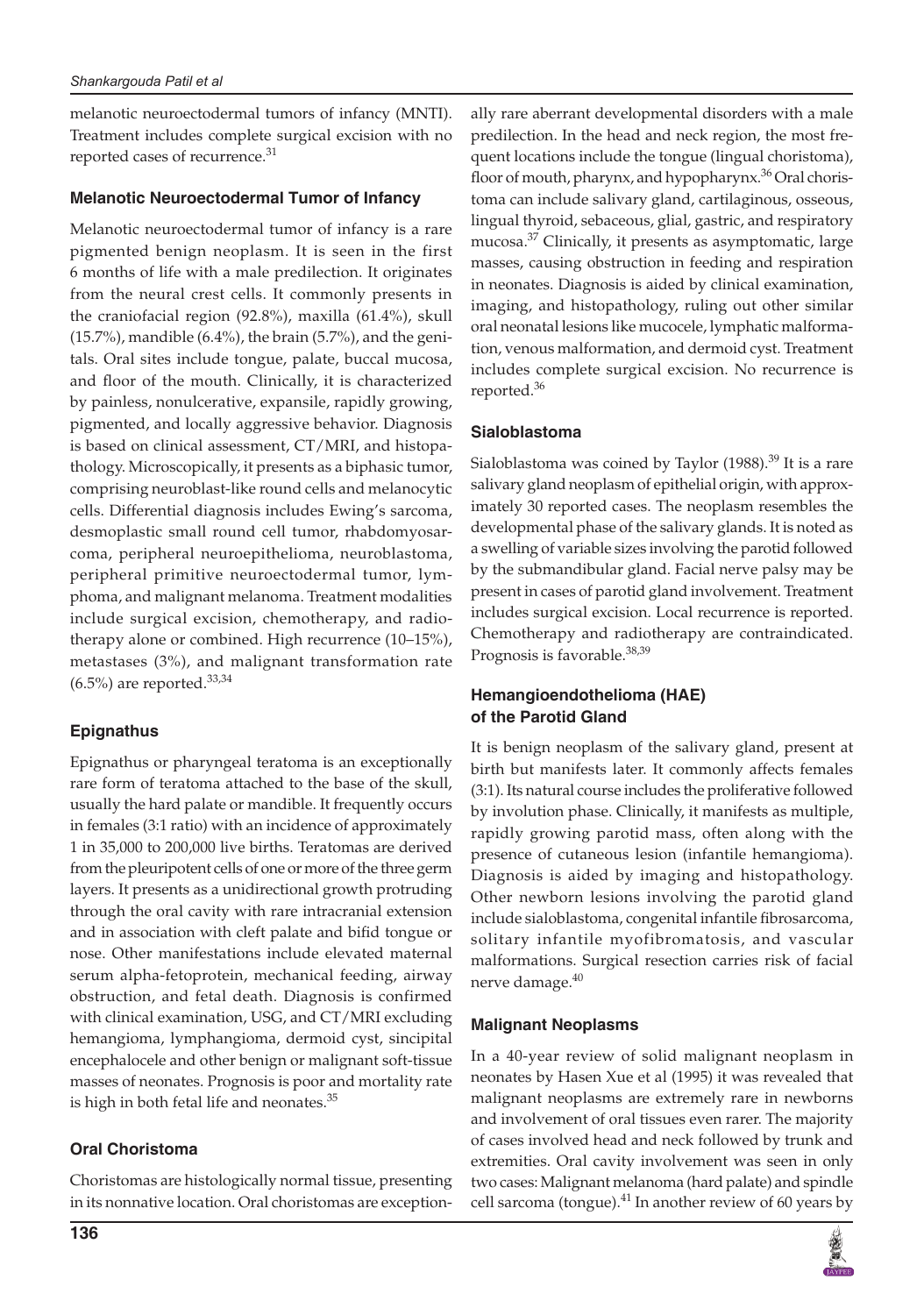#### *Oral Lesions in Neonates*

Campbell et al (1987) only one case of rhabdomyosarcoma (tongue) was observed. Such cases require prompt diagnosis and multimodal management for a diseasefree survival.<sup>42</sup>

#### **EFFECT OF PRETERM BIRTH IN ORAL TISSUES**

The most common cause of neonatal deaths is often associated with preterm birth and its related complications. In brief, the effects of premature birth on oral tissues mainly include dilacerations of crown from endotracheal intubation, distortions of dental arches, enamel opacity, and enamel hypoplasia, increase in height of the palate, delay in eruption of the primary dentition, and growth of the permanent dentition.<sup>43</sup>

#### **CONCLUSION**

Neonates presenting with intraoral lesions mandate precise diagnosis, management, and parental reassurances and counseling. A thorough evaluation and substantial knowledge can aid in diagnosis of easily recognizable as well as rare abnormalities affecting the oral tissues in neonates.

#### **REFERENCES**

- 1. Moda A. Gingival cyst of newborn. Int J Clin Pediatr Dent 2011 Jan-Apr;4(1):83-84.
- 2. Rajendra, R.; Sivapathasundharam, B., editors. Shafer's textbook of oral pathology. 6th ed. New Delhi: Elsevier; 2009.
- 3. Shear, M.; Speight, P. Cysts of the oral and maxillofacial regions. 4th ed. Oxford: Blackwell Munksgaard; 2007.
- 4. Navas RMA, Mendoza MGM, Leonardo MR, da Silva RAB, Herrera HW, Herrera HP. Congenital eruption cyst: a case report. Braz Dent J 2010 Jan;21(3):259-262.
- 5. Park SW, Lee JJ, Chae SA, Yoo BH, Kim GJ, Lee SY. Congenital epidermoid cyst of the oral cavity: prenatal diagnosis by sonography. Clin Exp Otorhinolaryngol 2013 Sep;6(3):191-193.
- 6. Suga K, Muramatsu K, Uchiyama T, Takano N, Shibahara T. Congenital epidermoid cyst arising in soft palate near uvula: a case report. Bull Tokyo Dent Coll 2010;51(4):207-211.
- 7. Resch, B., editor. Neonatal bacterial infection. Croatia: Intech; 2013. Chapter 3, Neonatal Osteomyelitis. [Internet] [cited 2013 Apr 30, last accessed 2014 Oct 7]. Available from: http:// www.intechopen.com/books/neonatal-bacterial-infection/ neonatal-osteomyelitis.
- 8. Polin, R.; Spitzer, A., editors. Fetal and neonatal secrets. 3rd ed. Philadelphia: Saunders, Elsevier; 2014.
- 9. Dunphy DL, Frazer JP. Acute osteomyelitis of the maxilla in a newborn: report of a case successfully treated with Penicillin and sulfadiazine. Yale J Biol Med 1947 May;19(5):877-881.
- 10. Kimberlin DW. Neonatal herpes simplex infection. Clin Microbiol Rev 2004 Jan;17(1):1-13.
- 11. Parker LA, Montrowl SJ. Neonatal herpes infection: a review. NAINR 2004 Mar;4(1):62-69.
- 12. Kitterman, JA.; Hamrick, SEG.; Keller, RL., editors. Intensive care nursery house staff manual. 8th ed. San Francisco:

University of California San Francisco; 2003. Section III, Candidiasis, p. 128-129 [Internet]. [cited: 2003 Jul, last accessed 2014 Oct 7]. Available from: http://www.ucsfbenioffchildrens. org/health\_professionals/intensive\_care\_nursery\_house\_ staff\_manual/.

- 13. Tinoco-Araujo JE, Araújo DFG, Barbosa PG, da Silva Santos PS, de Medeiros AMC. Invasive candidiasis and oral manifestations in premature newborns. Einstein (São Paulo) 2013 Jan-Mar;11(1):71-75.
- 14. Gatti AF, Moreti MM, Cardoso SV, Loyola LV. Mucus extravasation phenomenon in newborn babies: report of two cases. Int J Paediatr Dent 2001 Jan;11(1):74-77.
- 15. Ata-Ali J, Carrillo C, Bonet C, Balaguer J, Peñarrocha M. Oral mucocele: review of the literature. J Clin Exp Dent 2010;2(1):e18-e21.
- 16. Onderoglu L, Saygan-Karamürsel B, Deren O, Bozdag G, Tekşam O, Tekinalp G. Prenatal diagnosis of ranula at 21 weeks of gestation. Ultrasound Obstet Gynecol 2003 Oct;22(4): 399-401.
- 17. Singh GB, Rai AK, Arora R, Garg S, Abbey P, Shukla S. A rare case of congenital simple cystic ranula in a neonate. Case Rep Otolaryngol 2013:2013:841930.
- 18. Costacurta M, Maturo P, Docimo R. Riga-Fede disease and neonatal teeth. Oral Implantol (Rome) 2012 Jan;5(1):26-30.
- 19. van der Meij EH, de Vries TW, Eggink HF, Visscher JG. Traumatic lingual ulceration in a newborn: Riga-Fede disease. Ital J Pediatr 2012 May 23;38:20.
- 20. Rao RS, Mathad SV. Natal teeth: case report and review of literature. J Oral Maxillofac Pathol 2009 Jan;13(1):41-46.
- 21. Kiat-Amnuay S, Bouquot J. Breastfeeding keratosis: this frictional keratosis of newborns may mimic thrush. Am Acad Pediatr 2013 Sep;132(3):e775-e778.
- 22. Amer YB, Ajroush WA. Pemphigus vulgaris in a neonate. Ann Saudi Med 2007 Nov-Dec;27(6):453-455.
- 23. Barnes, L., editor. Surgical pathology of the head and neck. 2nd ed. Vol. 2. New York: Marcel Dekker; 2001.
- 24. Neville, BW.; Damm, DD.; Allen, CM.; Bouquot, JE. Oral and maxillofacial pathology. 3rd ed. New Delhi: Saunders, Elsevier; 2009.
- 25. North PE. Pediatric vascular tumors and malformations. Surg Pathol 2010 Sep;3(3):455-494.
- 26. Zheng JW. A practical guide to treatment of infantile hemangiomas of the head and neck. Int J Clin Exp Med 2013 Oct 25;6(10):851-860.
- 27. Kolay SK, Jha PK, Sinha RK, Kumar P. Oral lymphangioma: a review. J Clin Den Res Edu 2012 Oct;1(1):42-46.
- 28. Martínez DSM, Villagrán UJ, Ajqui RR, Cervantes CK. Oral manifestations of Langerhans cell histiocytosis (LHC): review of scientific literature and case report. Rev Odontol Mex 2012 Apr-Jun;16(2):123-130.
- 29. Stein SL, Paller AS, Haut PR, Mancini AJ. Langerhans cell histiocytosis presenting in the neonatal period: a retrospective case series. Arch Pediatr Adolesc Med 2001 Jul;155(7):778-783.
- 30. Lee JM, Kim UK, Shin SH. Multiple congenital epulis of the newborn: a case report and literature review. J Ped Surg Case Rep 2013 Mar;1(3):32-33.
- 31. McGuire TP, Gomes PP, Freilich MM, Sándor GK. Congenital epulis: a surprise in the neonate. J Can Dent Assoc 2006 Oct;72(8):747-750.
- 32. Bosanquet D, Roblin G. Congenital epulis: a case report and estimation of incidence. Int J Otolaryngol 2009;2009:1-3.